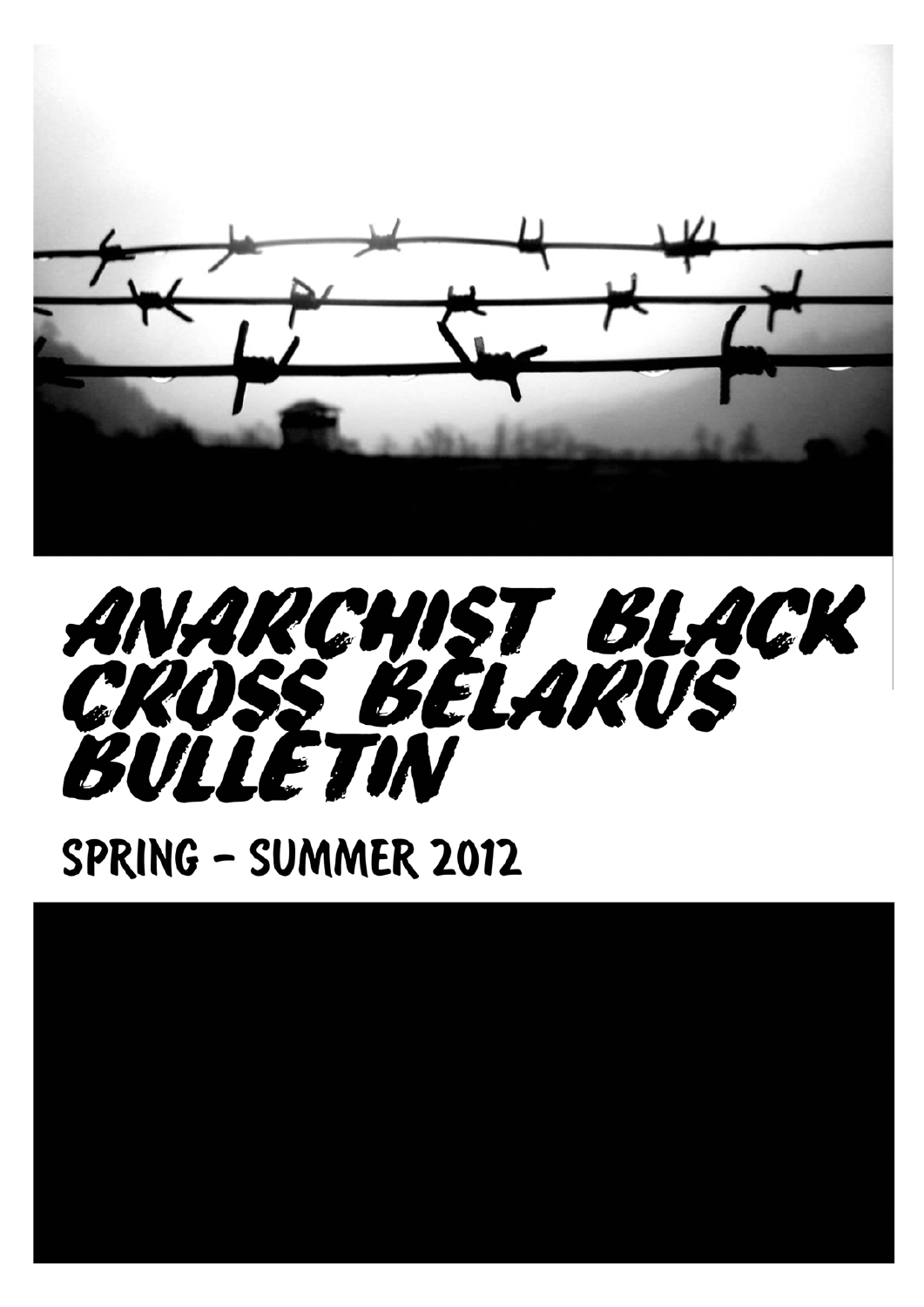## ABC BELARUS INTRODUCTION

## **1. Who are we?**

As a stable initiative, ABC-Belarus was started in August 2009 and has been pretty active since then. Before this there were just a few people who collected money from time to time only if it was needed; this was not very effective, as we were not able to get much money urgently, that's why the regular initiative was established.

Our group provides support for anarchist, anti-authoritarian, antifascist, FNB and other social activists under repression, when the problems are connected with their activity, though each case is taken into consideration individually.

We provide legal assistance, financial support for legal procedures and help with the information spread.

We raise money from the people concerned at the concerts, during general meetings or from organised solidarity tours.

### **2. Political surroundings in Belarus.**

Belarus is a post-Soviet autocracy. The President is the head of the state and it is one and the same person from 1994 - Alexander Lukashenko. The Parliament and the National Assembly are controlled by the president. Party system is not developed. Only 15 parties are registered, half of them supports the politics of the president. The rest are nationalist or social-democratic. All the opposition parties are pro-European. The number of people who oppose the regime dropped from hundreds of thousands in 1994 to several thousands in 2010 as the dictatorship evolved. The opposition is not so popular among the majority of the population, since it doesn't have the access to the mass media to spread alternative ideas, and fails to keep even its own members. People grow disappointed at the opposition and their methods, though they have never had enough support to overpower the president. There are 5-6 independent newspapers which were banned for several years some time ago. The elections are almost visibly falsified. More than 700 people were arrested after the presidential elections in 2010, about 50 – imprisoned for participation and organisation of mass riots. People get fired, expelled from universities for political activity. Mass events are illegal unless they are sanctioned by the authorities. Preventive arrests before mass actions are in practice. Common people don't take interest in politics and despite the fact that they don't like Lukashenko, they don't think anyone else could be better. Elderly pat of the population like his rule as they think he is more similar to what they had in the USSR.

Laws:

- Membership and activity on behalf of an unregistered organisation – up to 3 years of prison

- Extremist law – the prohibition on ideas that call to the regime change (includes extremist

literature, membership, founding and financing of extremist organizations)

- Defamation or humiliation of the president

- Desecration of national symbols

- Discredit of the motherland

- Press law – the ban on distributing the newspapers and magazines if they are not registered officially, most people are usually detained for spreading leaflets as well.

- The right to assemble – people must have the official permission to assemble, otherwise they are detained. It's almost impossible to get the permission for a political action.

- The Internet is controlled by the government – every Internet-cafe or a Wi-Fi network must be provide the IDs of the people who use the Internet..

Anarchists in the country emerged from the 90s and until the 2000s were active in social sphere and workers'/students' rights. At that time it was still possible to criticise the president. Later on these people somehow dropped out for personal reasons and the next wave emerged, mostly from punk scene. Western influence made it way – veganism, FNB, animal rights activists, squatters, black bloc appeared. In opposition to these practices was an anarchist organisation «Revolutionary action» which criticised lifestyle anarchism and stood up for social anarchism and direct action. Both groups developed and at some point outnumbered some opposition movements at common action against Chernobyl. It doesn't mean though that anarchists are really huge in numbers – the size is just comparable with other political groups.

## **3. What cases we support**

Our first and the most difficult campaign is connected with the case of the attack on the Russian embassy, carried out in solidarity with the prisoners in Russia. The attack was followed by a huge wave of repression, that left about 50 people interrogated, 17 detained on suspicion and 8 people found guilty of several episodes. Now 3 of them are acknowledged political prisoners by Belarusian right-watch organisations, 3 more are awaiting the decision concerning them.

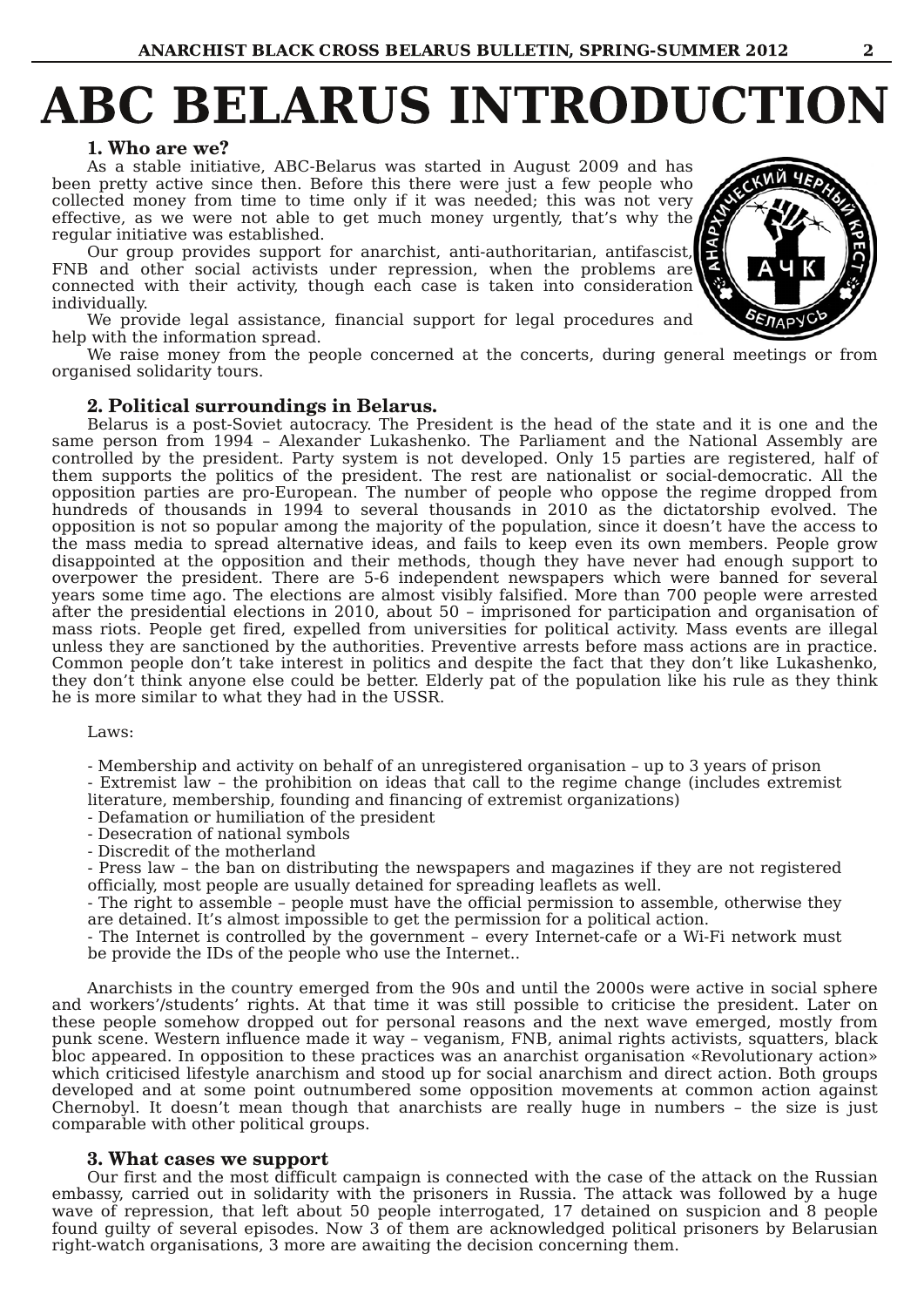Everything started long before last September (2010). The years 2009-2010 were rich in radical actions claimed by Belarusian anarchists. Such as:

- an illegal anti-militarist march in September 2009 against a mutual Russian-Belarusian war exercise, when General Staff headquarters were attacked with a smoke grenade.

- an attack on a Minsk casino using paint bulbs and flares as a protest against the relocation of most Russian casinos to Belarus after the law banning casinos in Russia had been passed.

- an attack on a police station in Soligorsk during the days of common action against the police (windows were broken and a flare was thrown inside)

- an attack on the Headquarters of the Trade Unions Federation on the 1st May with the statement that the state and this formal organisation use workers in their interests, and don't defend their rights, often preventing workers from cooperation with each other and organizing strikes.

and finally:

- an attack on a branch of Belarusbank as a protest against the financial system of the world (molotov-cocktails)

- an attack on the Russian embassy in Minsk as a solidarity action with Khimki arrestees on August 30, 2010, where a car belonging to the embassy was burnt.

Later, while several people were arrested on suspicion of launching the above-mentioned actions, 2 more direct solidarity actions happened:

- an attack on the detention center with the statement to set free all the detainees. The attackers set fire to a door of the detention centre.

- the KGB quarters in Bobruisk are attacked with Molotov-cocktails.

8 people were tried for these actions, 2 of them collaborated with the police and gave evidence about other guy, we do not support them. 1 person is still wanted (see 'List of prisoners')

Our main tasks for this case was to spread information, support the relatives financially and to make right-watch organisations acknowledge our guys political prisoners. We have achieved all the aims.

We also help other people who are in trouble because of their activity right now. We organise legal seminars for groups who often face the police – mostly FNB activists for now.

## **4. Solidarity actions**

We welcome absolutely any kind of solidarity actions, this is also the opinion of the prisoners. Anything, from info-evening to burning a police car in solidarity is equally important, especially for the prisoners.

We don't have the illusion that any solidarity action may help our guys get out earlier because of the political situation. Nevertheless, we issued a Call for solidarity actions again, because the situation has slightly changed – Lukashenko is forced to let all the political prisoners out under the EU pressure. Moreover, the actions are important for the imprisoned and for the people who are left here and cannot act, because they are being under the constant pressure of the KGB and the police (see 'Call for solidarity').

What concerns solidarity from our side – by now we can only help distributing information about foreign prisoners. The fact that we cannot organise an action without being detained and arrested (or fined) makes it almost impossible to express solidarity or support. It's not about the fear of being punished for the activity, but about the understanding of the political situation of the dictatorship we live in; the authorities can just prevent us from doing something we have to do, if they know who we are. The Belarussian anarchist movement is so weak and small now, that we have to evaluate every step for sensibility.

## **5. Modes of action**

Here we have certain limitations of activism:

- we have to function underground: not having the spokesperson for the press, not positioning ourselves as being a part of the group, even among other anarchists, to prevent cheating. We can't organise seminars on behalf of ABC, thus losing the opportunity to spread information about the initiative and receive help from others openly.

- we can't have a bank account, as it can be arrested or frozen. The tax for the account is 12%. The account can be claimed a financing organ for the extremist group. Of course it complicates the fund-raising.

Our accomplishments:

- in spite of common hatred for anarchists among liberal opposition and dislike of the direct actions by the right-watch organisations, we were able to make them acknowledge our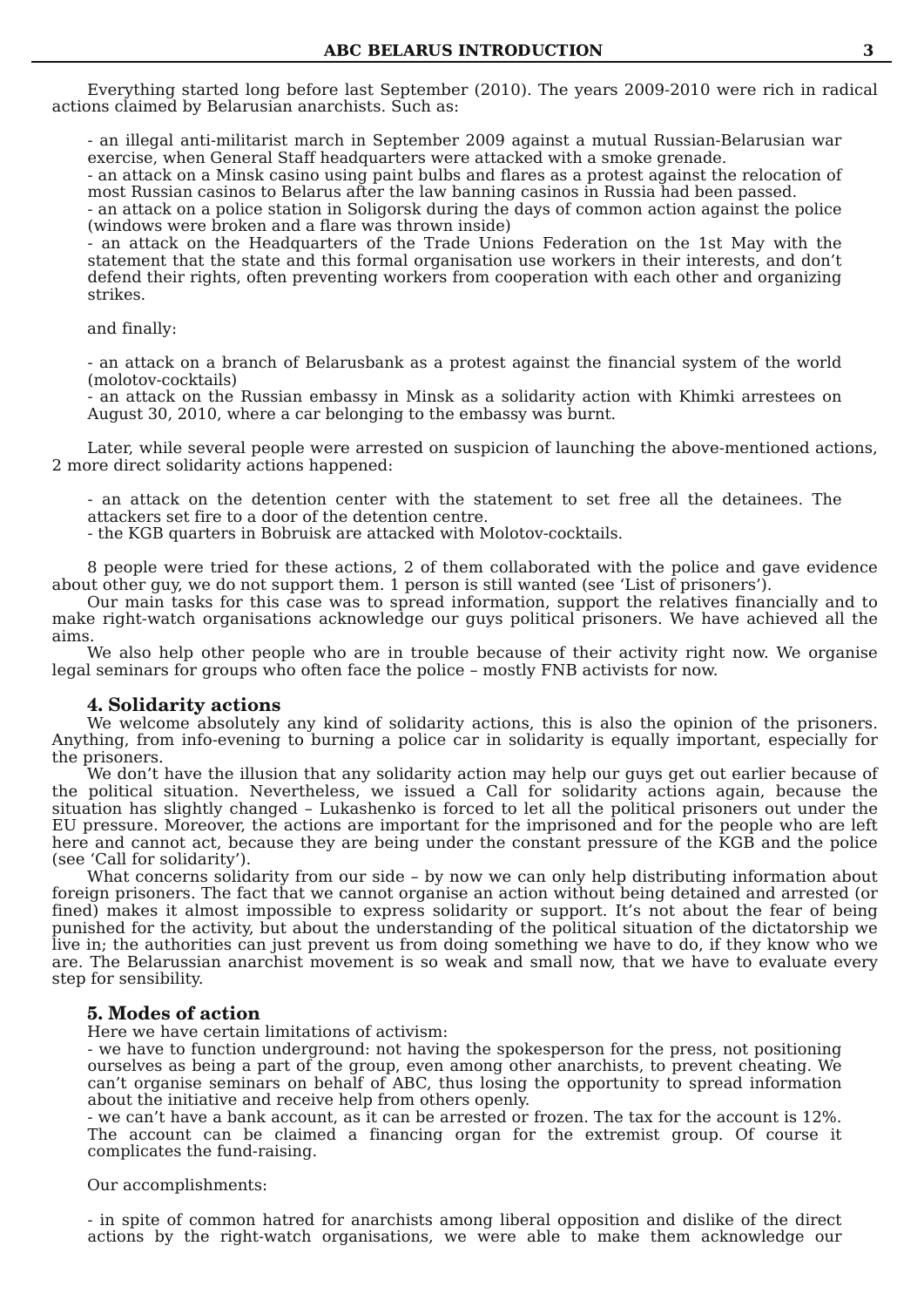comrades political prisoners and demand their liberation form the EU Council. It led to the fact that 2 of them were offered to sign a petition for pardon, but they refused. Now out of more than 40 political prisoners in Belarus, about 30 are acquitted after they signed the petition.

There is a big possibility that the right-watch organisations and the EU will forget about anarchists when Lukashenko sets free all opposition leaders. That is why it is so important to make a roll of actions from Europe, so that they are not left aside.

### **6. Incarceration conditions**

The 6 people we support are all distributed among different penal facilities. In our country it depends on how grave the offense is. The offense can be 'of no particular risk for society' – up to 2 years of imprisonment, 'misdemeanor' – up to 6 years, 'felony' – up to 12 years, 'especially grave crime' – more than 12 years of prison. Among penal facilities the most spread are penal colonies and prisons. Penal colonies have different regimes – common, reinforced, strict and maximum security. Those who committed a misdemeanor for the 1st time go to a common regime colony, those who committed a felony of misdemeanor for the 2nd time go to a reinforced regime colony, recidivists go to strict and maximum security colonies. The difference in regime is only in the amount of benefits and rights prisoners have – that is the number of dates, the amount of food and cloths supply from the outside per year, the sum of money which prisoners can spend per month and so on. Mikalai Dziadok is in a common regime penal colony and he has the right for 3 long-term (up to 3 days) dates and 3 short-term (up to 4 hours) dates a year, 120 kilos of additional food per year and about 20 euros of expenses per month. For the violations of the rules he has already been deprived of 60 kilos of food, one short-term date and his expenses are cut to 3 euros per month for half a year; his long-term dates are cut to 1 day only.

Alexandr Frantskevich, Ihar Alinevich, Pavel Syramolatau, Artsiom Prakapenka are in a penal colony with reinforced regime and have the same conditions minus 1 long-term date and only 17 euros of expenditures. For the violations of the rules inside the colony Alexandr Frantskevich was deprived of 1 short-term and 1 long-term date. Ihar Alinevich is obliged to pay off the damage inflicted by the crime, that's why he has only 3 euros of monthly expenditures and his long dates are all cut to 1 day for the rest of his sentence.

Jauhen Vas'kovich was in a reinforced colony before, but after different rule violations he was moved to a prison.

Colonies are guarded places with different buildings – canteen, sleeping barracks, sports ground, etc., where prisoners can go outside (still inside the colony territory), meet other prisoners, work, play sports and so on. In colonies prisoners have to work, but there are some colonies where there's no production and they just hang around. A prison is a guarded building where prisoners sit in cells for 6-10 people each and have the right to walk for 1 hour a day. They don't work and can't meet other prisoners apart from their cell. Long-term dates are forbidden, 1-2 (depending on the regime) short-term dates are allowed.

Dates are allowed only for relatives. Books are allowed only from the prison library or from 2 book parcels a year (2 kg each). Radical literature and print-outs are censored.



### **7. The communication between prisoners and the outside world.**

We usually communicate via letters and through parents who go to dates + phone calls. Prisoners seem to really lack information about the situation in the world and the movement because the letters are censored and sent back or just thrown away if they don't pass through. Nevertheless, guys seem to receive a huge amount of support from the country and abroad.

We also established a special service on our web-page that helps to send letters on-line and have them translated into Russian. We print them, and post them with an envelope and stamps for a certain country inside. It's a pity though that we can't have our own post box for security reasons, that's why we put the address of ABC-Moscow in stead, who then e-mail the scanned answers from the prisoners to us.

## **8. Activity evaluation**

From 2009 we were able to manage a consolidated selfsufficient group. We were able to establish and foster links with relatives, right-watch organisations, journalists and the prisoners themselves. We are ready to organise self-study, legal support and publish own booklets. What makes us a little slow and closed is the necessity to be underground that prevents us from doing more against the repression.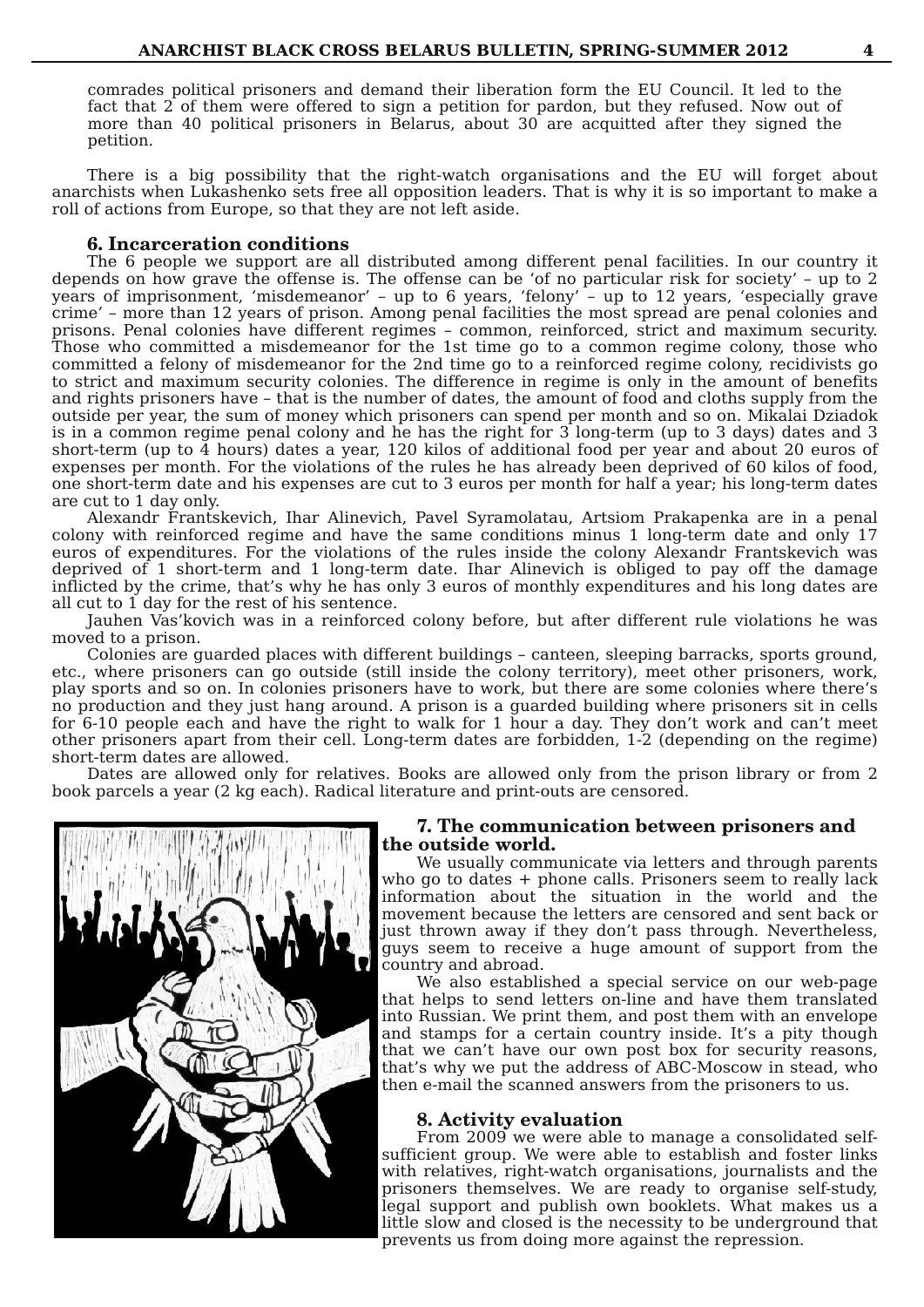## **SUMMARY**

There are 6 political prisoners in Belarus supported by the local ABC group. All of them were arrested at the end of 2010 before the presidential elections. In the years of 2009-2010 Belarussian anarchists have become one of the most active political groups in the country. Anarchists were organizing some small illegal demonstrations, rallies and other actions. Several symbolic direct actions were held against state and capitalist institutions.

At the end of summer 2010 an attack on the Russian embassy was launched when one of the diplomats' cars was burned with Molotov cocktail. In a few days a communique appeared stating that it had been a solidarity action with those repressed in Russia in connection with the Khimki case. The day after the communique was published, the KGB and the police started arresting people, who they considered somehow connected with the anarchist movement.

Eventually Mikalai Dziadok and Aliaksandr Frantskievich faced charges, that are not connected with the Russian embassy attack, but with previous direct actions carried out by anarchists. In may 2011 Mikalai and Aliaksandar were found quilty of most of the episodes. Mikalai was sentenced to 4.5 years in a common regime penal colony and Aliaksandr – to 3 years in a colony with the reinforced regime.

Some people were forced to flee the country because of possible problems with the police and KGB. One of them, **Ihar Alinievich**, was arrested by the KGB agents in Moscow and then illegally transferred to KGB prison in Belarus. He was charged with the attack on the Russian Embassy and several more cases. In may 2011 he was found guilty and got 8 years of colony with the reinforced regime.

The initiative of comrades and friends of the arrested and detained issued a call for solidarity actions around the world with Belarusian anarchists. One of the solidarity actions was the attack on the KGB headquarters in Bobruisk city in Belarus. Unknown people attacked the building with Molotov cocktails in solidarity with the anarchists arrested in Minsk. In a few months three people were arrested and faced charges in connection with this case: Pavel Syramolatau, Artsiom **Prakapenka, Jauhen Vas'kovich**. Pavel and Artsiom called themselves anarchists and antifascists, but it is known that Jauhen was a member of a Belarusian Christian Democracy party and a local Bobruisk cell of the Youth Front (nationalist orthodox organisation). All of them admitted the quilt. During the hearing the state prosecutor asked the judge to take into account not the actual damage that was inflicted  $\left(-40 \text{ euros}\right)$  but the possible damage  $\left(-40\text{ 000 euros}\right)$ . The judge did so, and all of them were found guilty and sentenced to 7 years of prison in a colony with the reinforced regime. ABC-Belarus still think that it is important to support all of them as they made a solidarity action with Belarusian anarchists although not all of them are anarchists.

Thar Alinievich experiences serious problems with communication: some of his letters can't pass the censorship, by far he only called once from the colony. The administration of the colony reduces the time of dates with relatives to 1 day and cuts on the possible amount of money that can be spent for food in the colony's shop.

Jauhen Vas' kovich was transfered from the colony to a prison because of his struggle with the prison system. He will spend 3 years of his term in a cell of prison.

Pavel Syramolatau was also punished for violations of the prison rues.

Artsiom Prakapenka was transfered to another colony and there he experienced some problems with delivering the press.

Mikalai Dziadok is having constant problems with colony authority because of breaking the rules of the colony. Currently visits are shortened, his possibility to buy some stuff in the colony shop were limited and he was deprived of getting food from the relatives.

Aliaksandr Frantskievich is in trouble with the prison authority, as he is still considered as the person who is not on the way to correction (one of the main condition to leave a prison before the end of the term).

\*Although it is not against the law to send letters in other languages than Russian or Belarusian, the prisoners seem not to receive them. You can send your letter in English, German, French to ABC-Belarus and we will be able to translate it to Russian and send it.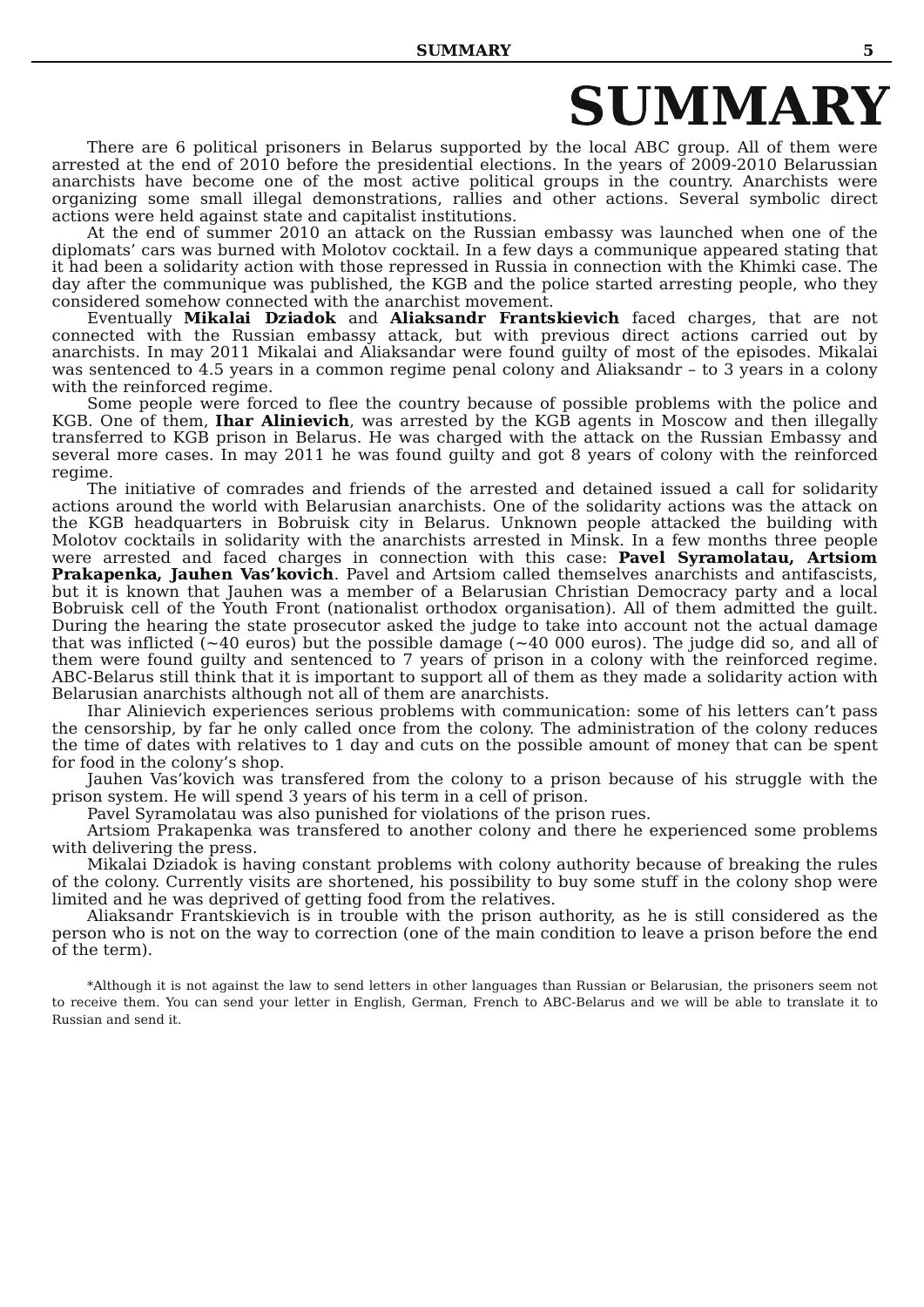# **CALL FOR SOLIDARITY**

It has been a long time since the last call for solidarity with the Belarusian anarchists appeared. Today we have to admit that the new wave of solidarity is needed urgently to help them out from the prison. That's why we call you to participate in days of action in solidarity with belarusian political prisoners from 30 june to 2 july.

The activists Ihar Alinevich, Mikalai Dziadok, Artsiom Prakapenka, Pavel Syramolatau, Aliaksandr



Frantskievich, Jauhen Vas'kovich that were detained in autumn 2010 and then sentenced to 3 to 8 years of prison in May 2011 for a series of attacks on state and capital symbols are finishing their second year in jail. During this time their comrades and relatives did their best to help them feel comfortable in custody and set them free. In October 2011 they were acknowledged political<br>prisoners by right-watch prisoners by right-watch organizations. This fact gave them bigger chances to be freed as soon as possible, because at the moment the President of Belarus, Alexander Lukashenko, faces pressure from the European Union with the demands to set free all the political prisoners and decriminalize

them. From August 2011 he has already pardoned more than 30 of them, but none of our comrades was granted freedom. Lukashenko said publicly, that he will pardon only those, who will write the petition for pardon, thus admitting their guilt and asking him personally for mercy. All the rest will remain in prison, he stated. In fact two comrades, Mikalai Dziadok and Alexandr Frantskevich were already asked if they want to sign the petition in August 2011, both refuses to do it. Now there are 13 political prisoners left in Belarus, among them are 5 our comrades and 1 more, imprisoned for the action of solidarity with them. We are sure that none of them will ask for mercy, because it would a shame for an anarchist or any honest person to do so. All the prisoners are experiencing different kinds of pressure from the administration of the prisons they are held in\*, because Lukashenko wants to be a winner in this situation and make it as if it is not the EU that forces him to set free the political prisoners in fear of more political and economic sanctions, but as if it is his good will to pardon them, again only if they ask for it. We strongly oppose the fact that our comrades are now traded for benefits form the EU and condemn the pressure that they experience\*. We call everybody to protest against this tortures and demand the immediate liberation of the political prisoners of Belarus, including anarchists.

We welcome solidarity actions of ANY kind starting from now on to accumulate amount of it on days of solidarity, we also ask you to make solidarity actions at least once a month if you find it possible even after the days of solidarity. We need constant pressure on the regime and the EU politicians in this situation. Let it be a non-stopping roll of action all over the world, until our comrades are free!

To know more about the attacks, visit abc-belarus.org/?p=6&lang=en

To know more about the sentences, visit abc-belarus.org/?p=326&lang=en

\*The cases of pressure on the prisoners include: transfers to another penal institutions, deprivation of food supply from the outside, deprivation and cuts on the dates with relatives, deprivation of phone calls, delays and gaps in letters' supply, placing to the solitary cell, transfers to a penal facility with special regime, etc.